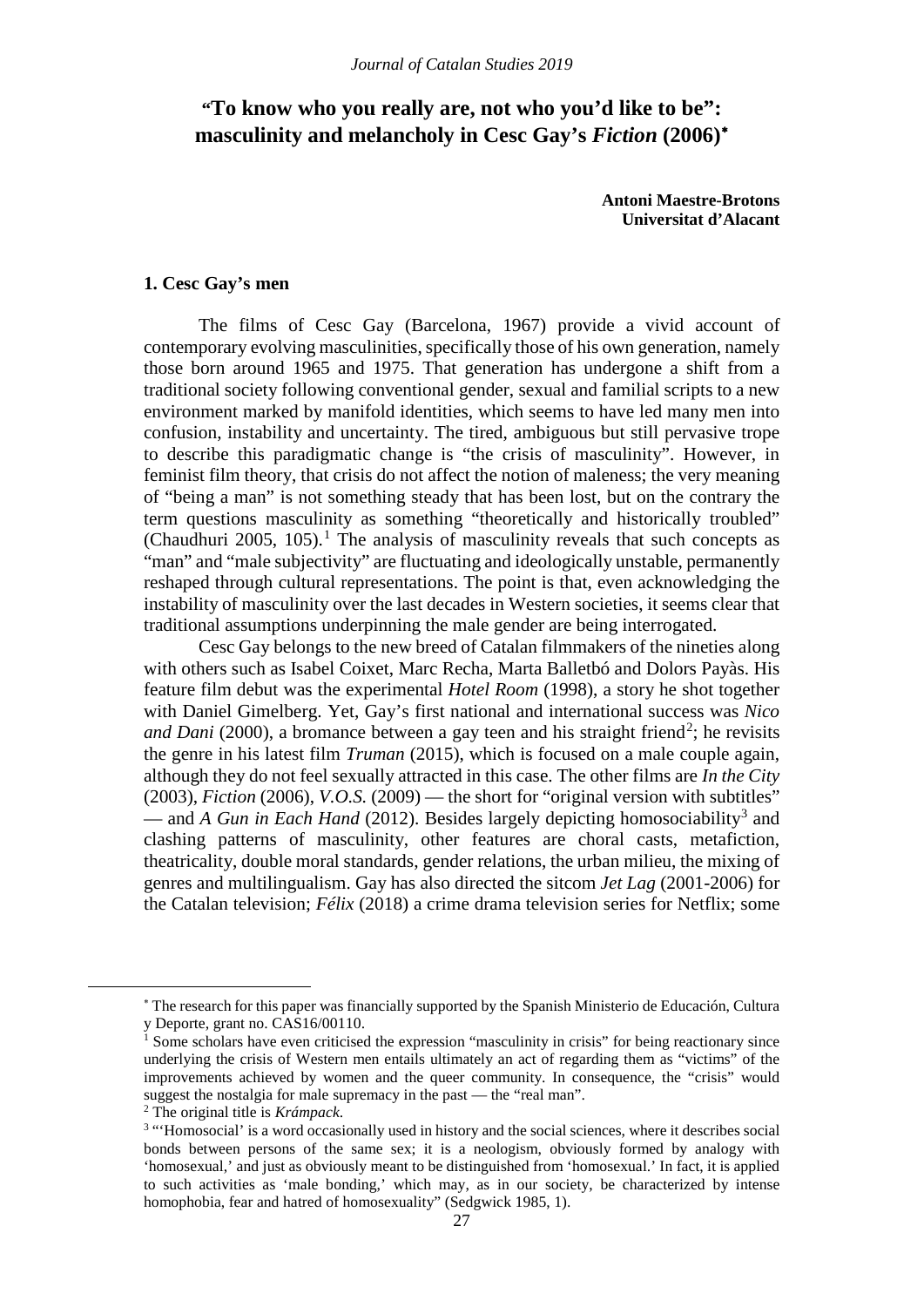commercials and short films. [4](#page-1-0) The stories usually portray urban middle-class male characters, as a result of which the movies have been broadly described as urban comedy, one of the four major tendencies of Catalan cinema (Martí-Olivella 2011, 188). Even so, *Fiction* is actually closer to melodrama because it features an impossible love story as well as suggesting loss and melancholy as the cause of the male protagonist's emotional state; it revolves around the typical "love that could have been" of melodrama (Neale and Krutnik 1990, 135). Therefore, in this article, I examine the male protagonist of *Fiction* "as a site of emotion, of grief, rage, and loss" (O'Rawe 2014, 82), which are affective responses of men to the much repeated crisis of masculinity. O'Rawe (2014, 46) talks about the "melodramatized man", that is to say, the male comedy protagonist who "appropriates female suffering in the service of a beleaguered masculinity". [5](#page-1-1)

Jordan and Morgan-Tamosunas (1998, 140) hold that criticism of conservative masculinity is one of the most relevant trends of contemporary Spanish cinema. These films do not only denounce the harmful consequences of sexism on women but also the negative implications for male identity. The same can be said about Catalan cinema.[6](#page-1-2) Some scholars have approached masculinity in Catalan films, specially the work of Ventura Pons (Martí-Olivella 2000; Fouz and Martínez 2007; Fernàndez 2012; Fouz 2013). I believe that Eric Anderson's theory of inclusive masculinity, despite its explicit reference to Anglo-American societies, is useful to understand this moment of change — or *zeitgeist*, to use this scholar's own term — depicted in Catalan films. Anderson claims that in cultures of inclusive masculinities two dominant — but not dominating — forms coexist: one orthodox or conservative and one inclusive. The latter describes a paradigm of multiple masculinities with no hierarchical order which encompasses gay men and straight men's femininity; it diminishes sexism, patriarchy, gender segregation and above all homohysteria — the fear of being homosexualised (Anderson 2009, 9). Yet, both patterns coexist — "neither form of masculinity retains cultural hegemony" (Anderson 2009, 8). Actually, the dramatic conflict in Gay's movies leans on the clash between inclusive and orthodox masculinities. [7](#page-1-3)

<span id="page-1-0"></span> <sup>4</sup> Unlike the films, *Jet Lag* is more focused on female characters, although they belong to the same generation as their film male counterparts —they are thirty something. It tells the everyday life of three air hostesses who share a flat in Barcelona.

<span id="page-1-1"></span><sup>5</sup> Although I focus on masculinity, the film suggests that also women suffer the consequences of social changes in marriage and family, gender roles, sexuality and love. Moreover, Cesc Gay is more concerned about exploring male cultural and social scripts as the greater number of male protagonists in his films proves.

<span id="page-1-2"></span><sup>6</sup> As we know, Catalan films are usually subsumed into Spanish cinema in most studies: "And yet, cinema in Spain, and hence 'Spanish cinema,' is inconceivable without Catalonia and, more specifically, without the industrial infrastructure that in the early twentieth century made Barcelona a veritable motor of cinematic production" (Epps 2013, 70). On the other hand, there are some scholars who examine Catalan cinema from a national approach of its own — Jaume Martí-Olivella, Josep Anton Fernàndez —, although an in-depth monograph to establish a tradition of its own is still to be written. The very discussion whether Cesc Gay or other director's films are Catalan, Spanish or just "cinema" is an example of the glocal dynamics Martí-Olivella (2011, 203) talks about. He discusses the "Catalan culture's own in-between and transnational location", that is to say, its double position as a nation within the Spanish state and on the global stage. Certainly, it becomes more and more difficult to conceive national cinemas in an increasingly transnational industry. On top of that, a further distinction could be also made between Catalan cinema and cinema in Catalan language. The creation of the Catalan Cinema Academy in 2008 and the Gaudí Awards in 2009 have helped to develop the notion of a distinctive cinema with a specific tradition and a social and cultural projection. Industry, spectatorship, institutions, academia and critics are involved in the definition of a national cinema. However, I cannot adequately address the matter in this article.

<span id="page-1-3"></span><sup>&</sup>lt;sup>7</sup> Resina (2003, 75) argues that Catalan masculinity could be considered somehow different from the archetype of the Iberian male because of some positive attributes such as the tradition of antimilitarism, pragmatism, antidogmatism or pactism, among others. In this regard, there could be a clash of national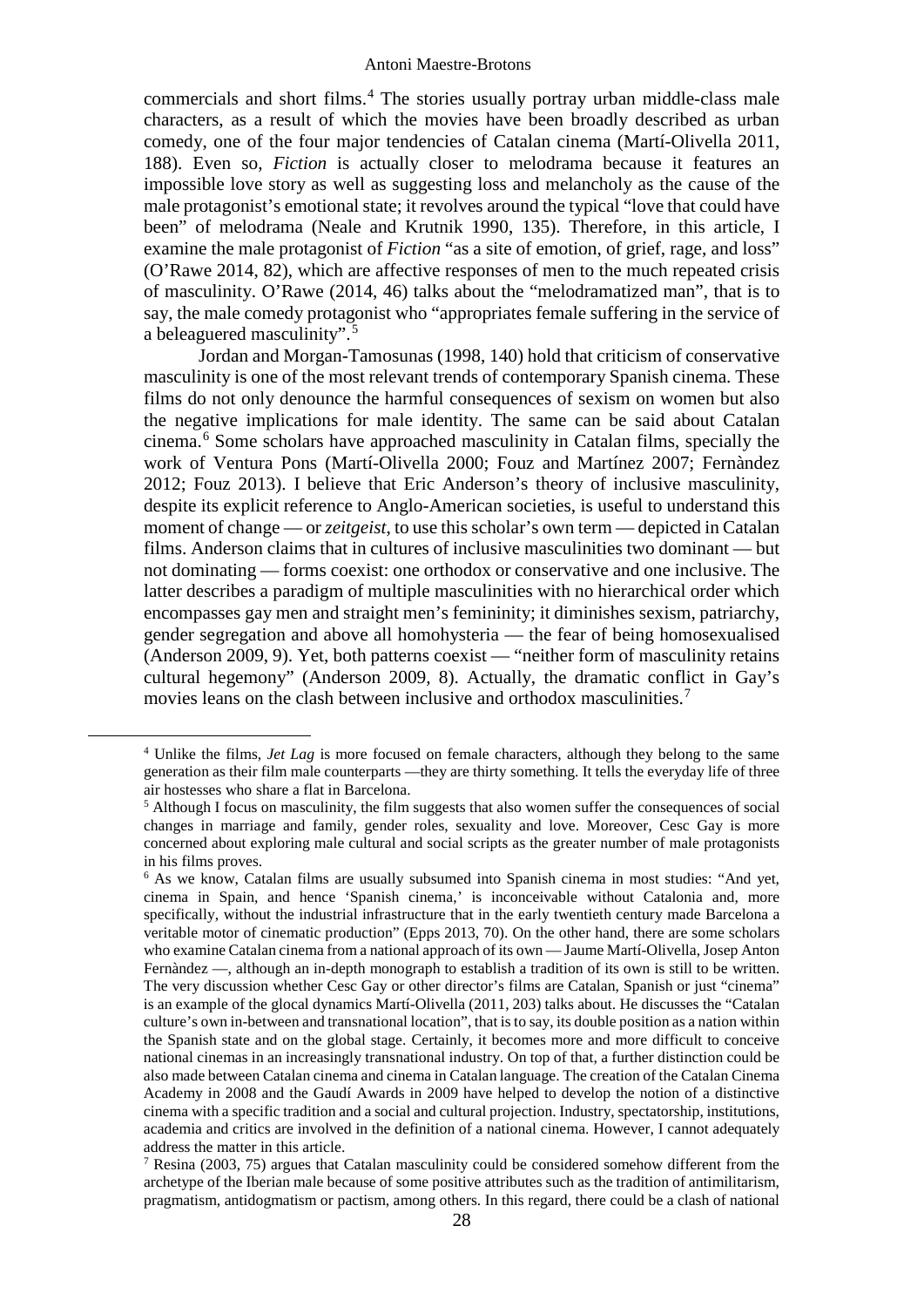As well as the independent movie *Hotel Room* — which stands aside from the main strands of his subsequent work —, Gay's exploration of masculinity begins with *Nico and Dani*, in which he specifically addresses male homosexuality. In the following movies, he exclusively focuses on hegemonic masculinity by unveiling its contradictions, shortcomings and weaknesses, usually in contrast with a more empowered femininity. *In the City* tackles friendly and love relationships, which are chiefly built on lies, secrets and social appearance. *Fiction* takes a step further by showing wider patterns of family, sexuality and gender, while *V.O.S.* and *A Gun in Each Hand* are satirical comedies that play on clichés about gender relations and masculinity. Finally, *Truman* revolves around illness and how it affects friendness, fatherhood and kinship in general. *Fiction* was released in 2006; Cesc Gay and his usual co-writer, Tomàs Aragay, wrote the script. It stars Eduard Fernàndez (Àlex), Javier Cámara (Santi), Montse Germán (Mònica) and Carme Pla (Judith).

The film centres on Àlex, a script writer who pays a visit to his friends Judith and Santi in Puigcerdà, a small village in the Catalan Pyrenees. While there, he gets to know Judith's friend Mònica, who is spending a few days with her. The film confronts Àlex and Mònica — who are both married and epitomise mainstream sentimental, sexual and family relationships — with Judith and Santi, who represent more liberal and alternative options: she is a lesbian and has a female fiancée, whilst he is having an affair with an elder married woman. Furthermore, these characters want to have a baby of their own without marrying or establishing a conventional family. They respectively embody the emerging archetypes of "the reconstructed new man" and "the independent new woman" (Jordan and Morgan-Timosounas 1998, 152). *Fiction* can be regarded as a sequel to *In the City* (2003), for Eduard Fernàndez performs another version of the same male ideal: an expressionless, restrained man, who overrides his wife's wishes but at the same time watches over her. The film evokes the typical "mid-life crisis"; as the saying goes, at 40 years, one reviews what his or her life has been so far: the failures of the past, the achievements made, the shattered dreams, the challenges still to be faced. Comas argues that *Fiction* draws a psychological portrait of a "misfit generation". (2010, 307) The protagonist undergoes a kind of existential crisis that leads him to ask himself "who you really are, not who you'd like to be", as he exclaims in one scene. Àlex's crisis suggests the doubts about his current life and the life he could have had; in particular, if he would have preferred to marry and found a family or be single and free instead. This possibility comes when he meets Mònica. Both fall in love with each other, but neither of them dares to express their feelings until the end of their holidays, once Àlex has made clear his inability to leave his wife — Sílvia, a character played by Àgata Roca, who is the real wife of Cesc Gay. Therefore, *Fiction* tells a love story that might have existed; it reminds of other films such as *In the Mood For Love* (Wong Kar-wai, 2000), whose protagonists fall in love but give up the idea of having a relationship. [8](#page-2-0) Gay confronts the protagonists with the moral dilemma of having an affair, even beginning a new relationship, at the expense of breaking up their families: what would be the cost of making one or another choice? Troubled and failed love stories are not uncommon in the director's work; on the contrary, other films such as *Nico and Dani* (1999) depict unhappy love.

masculinities between some characters in the films, although I think in general Cesc Gay does not consider the national in his discussion of maleness.

<span id="page-2-0"></span><sup>8</sup> The Chinese original title of the film is "The Magnificence of the Years Goes By Like Flowers", which is a remaking of the widespread literary theme about the brevity of life, the need to make the most of it and missed opportunities; all these meanings can be traced in *Fiction* too.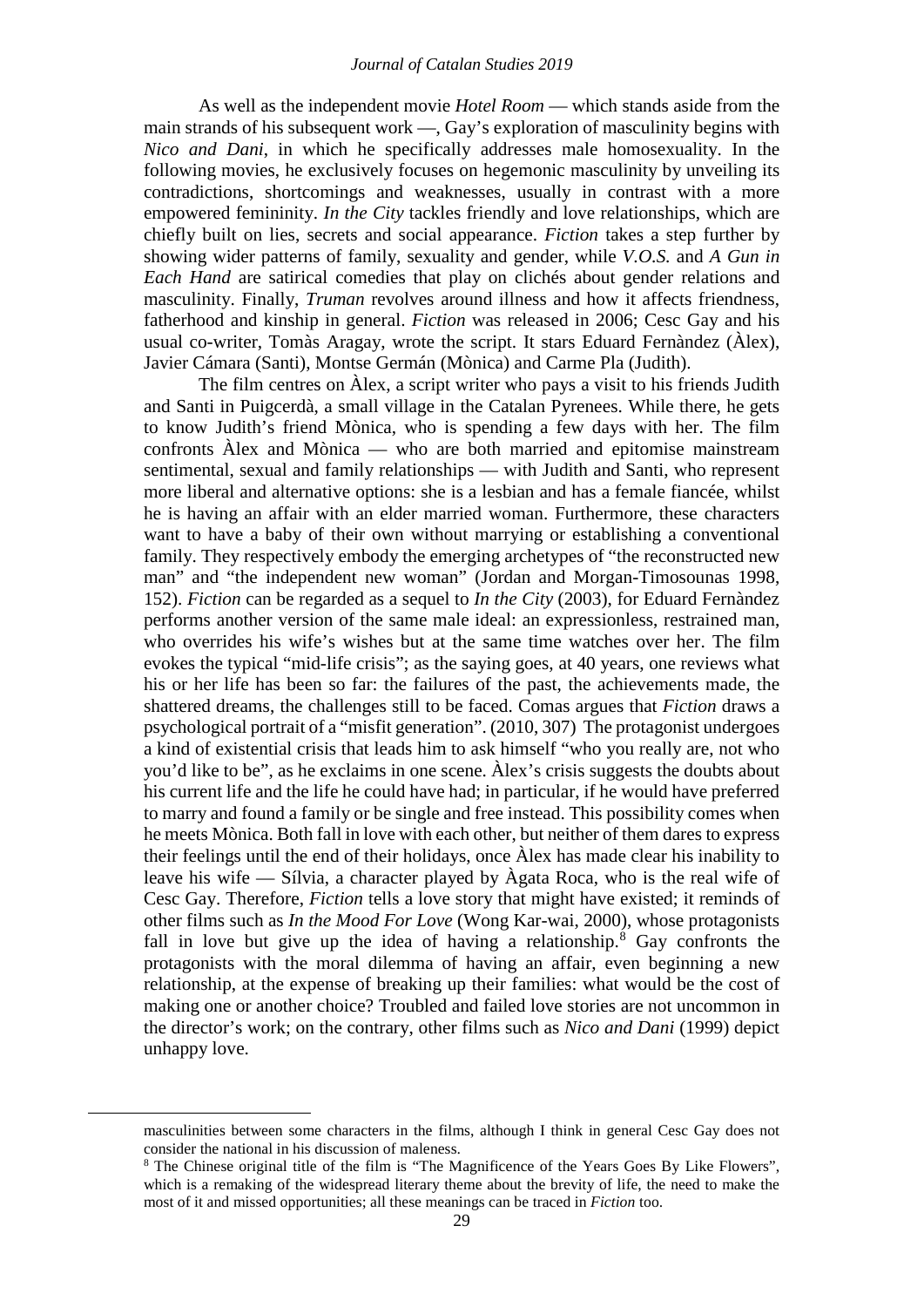MacKinnon (2002, 120) notes that, according to Freud, Lacan and Barthes, love always feminisises men and undermines masculine power. To explore the "melodramatized" male hero of *Fiction*, I combine several approaches to affect in film: psychoanalysis, affect theory and hapticity. Some scholars draw on Gilles Deleuze's notion of autonomous affect, whereas phenomenologists and feminists analyse hapticity and the body; on the other hand, cultural theorists call for specific attention to the senses, thus shifting their attention away from visual and sound aspects (Brinkema 2014, 26). [9](#page-3-0) In addition, others place emphasis on the way movies influence the audience, the emotions they arouse, the feelings they convey; in short, the "affective" response the screen elicits. Therefore, the affective turn in film studies has facilitated the slip from the analysis of form, meaning and ideology to the feelings and emotions transmitted as well as the reactions they trigger off in the moviegoers.<sup>[10](#page-3-1)</sup> The discussion problematises the words Àlex utters in a scene: "to know who you really are, not who you'd like to be"; "who you really are" hints at the idealised self to which the protagonist feels melancholically attached, whilst "who you'd like to be" suggests the social fiction of marriage, family and fatherhood. The story focuses on the dramatic clash between those two selves: the public and social and the "inner", repressed self. Paradoxically, as Žižek observes, social and ideological life is a fiction, because what Lacanian psychoanalysis calls "the Real" is that hidden self who arises through dreams and illusions.

## **2. The melancholic male gaze**

Although Azcona (2009, 234) considers *Fiction* an example of romantic comedy, I think it is closer to melodrama, a genre linked to melancholy, the pervasive feeling in the story and especially in Àlex, the male hero. Melodrama has been traditionally deemed as a female genre, for it focuses on home life, family and children. It also stresses emotivity and intimacy, sacrifice and the fear of losing the beloved ones (MacKinnon 2002, 87). As regards British soap operas in particular, while agreeing it is a female genre, MacKinnon (2002, 89) claims that there has been a process of masculinisation, which is clearly illustrated by the increasing number of male characters, the use of crime series tropes or business issues. Gorton (2008, 89) also emphasises the broader scope of melodrama, which can deal with any kind of social matters about class, sexuality and race. The point is that it covers the issue of a socially "unwelcome" relationship. I think Cesc Gay's innovation and peculiarity in the context of both Catalan and Spanish cinema lie precisely in the exploration of the feelings and emotions of mainly straight men — unlike Almodóvar and Pons, who are more concerned about queer masculinities. In consequence, Gay uses a traditionally regarded female genre to explore male feelings and emotions.<sup>[11](#page-3-2)</sup> If conventional melodramas display excessive affectivity and theatricality — which is coded as feminine (Williams 1998, 55) —, Gay's male versions single out the opposite, a strong emotional restraint and the problems it provokes in romantic and family relationships.

<span id="page-3-0"></span> <sup>9</sup> Hapticity refers to the tactile and the cinesic, the texture and, in general, the interaction between the body of the film, the body of the characters and the body of the viewers.

<span id="page-3-1"></span><sup>&</sup>lt;sup>10</sup> Gorton (2008, 117) holds that affect theory provides new insights to desire by moving "beyond he restrictive boundaries of psychoanalytic theory and away from simple opposition between psychoanalysis and Deleuzian conceptualisations of desire". However, I follow the psychoanalytic approach to melancholy in my discussion of the film for it is still predominant in cultural theory.

<span id="page-3-2"></span><sup>11</sup> MacKinnon regards some classic Hollywood movies such as *The Men* (Fred Zinnemann, 1950), *From Here to Eternity* (Fred Zinnemann,1953) o *On the Waterfront* (Elia Kazan, 1954) as examples of melodramas with a strong male component.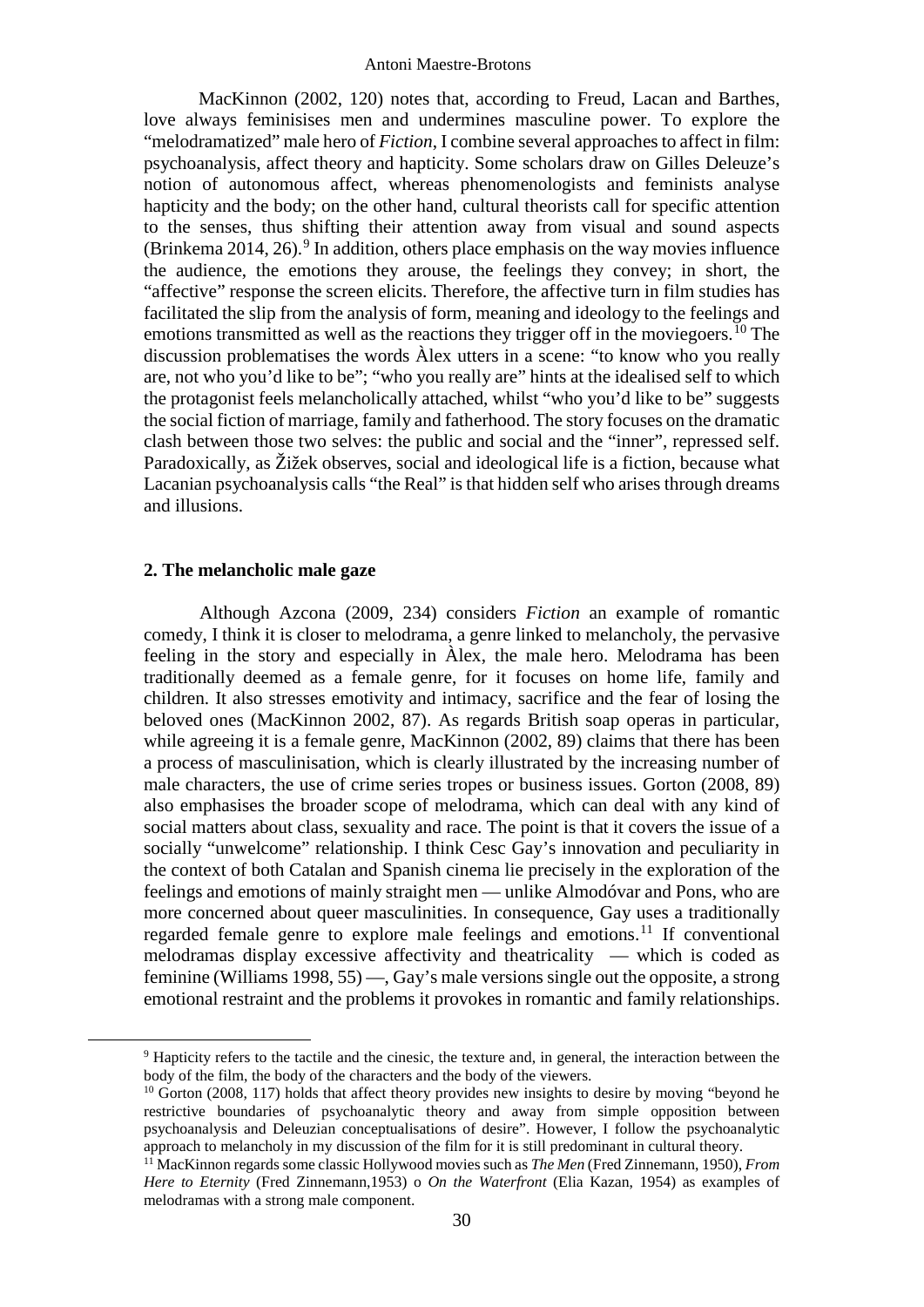In general, Cesc Gay deals with one or another type of loss in his films: a lover, a friend, a love affair or a wife. It could seem that, in *Fiction*, Àlex expresses his sorrow for a missed chance to have an affair with Mònica; however, what distresses him is actually his ideal self, "who he really is", "not who he'd like to be" and, in fact, is: a devoted husband and a caring father. The Freudian theory of melancholy suggests that, like mourning, this feeling is based on loss. The melancholic subject despises himself but his rebukes and laments are, as a matter of fact, complaints about another person. Thus, the other individual is the lost love object he has internalised and is unable to get rid of: "we perceive that the self-reproaches are reproaches against a loved object which have been shifted away from it on to the patient's own ego" (Gay 1989, 586). Unlike melancholy, the process of mourning allows the subject to get through grief for the loss of the object; hence, melancholy is considered a pathological, failed mourning. That is why it is "a persistent condition […] a structure of desire, rather than a transient response to death or loss" (Gorton 2008, 135). Through this operation of displacement, the torment the melancholic subject inflicts on himself implies meeting his inner demands of sadism and hatred he would really cast upon the loved object. Therefore, the Freudian approach to melancholy lies in a paradox: punishment becomes self-punishment. The melancholic subject takes revenge on his loved object and haunts him/her with his illness as a strategy to openly show his hostility towards him/her. As for *Fiction*, melancholy is actually narcissism, since Àlex longs for himself, wether it is his self from the past or his idealised self: the free single man without either wife or children, like his friend Santi, who becomes his "other" in the film. As Peter Gay puts it, some individuals "are plainly seeking *themselves* as a love object, and exhibiting a type of object-choice which must be termed 'narcissistic'". (1989, 554) Thereby, melancholy turns into narcissism, because the loved object is withdrawn into the ego. That is why Freud talks about an identification of the ego with the abandoned object. The narcissistic identification means that the hatred the subject would address to his love of the past, now is thrown into himself. Neale (1993, 15) connects narcissism with the resistance to social standards and responsibilities, in other words, to social integration through marriage and family. Narcissism, thus, implies full freedom and enjoyment.

From this vantage point, melancholy is related to the conflict between several patterns of masculinity, which is an overriding concern in Cesc Gay's films. Traditional men are caught between the nostalgia for a lost autonomy and the commitment to their wives and families. In contrast, Àlex's friend, Santi, embodies a more flexible male archetype, as he is involved with a 55 year old woman and wants to have a baby with his lesbian friend Judith. Àlex's female counterpart, Mònica, is also a sad character; having been single for many years, she has just recently got married to Paulo and is arranging the adoption of an African child. The possibility of having an affair with Àlex is her last chance to be a free woman before founding a family and give up her independence once and for all. *Fiction* neatly illustrates, like Gay's other films, the crisis of long-standing relationships and ultimately the family. One scene of the film exemplifies the discredit of marriage. Santi comes back home from work and says hello to Àlex, who is cooking the dinner in the kitchen:

<sup>−</sup>Santi: Hello, dear.

<sup>−</sup>Àlex: Hello, my love.

<sup>−</sup>Santi: Have you made the dinner?

<sup>−</sup>Àlex: Yes, of course.

<sup>−</sup>Santi: That's lovely, isn't it? To come back home and find someone.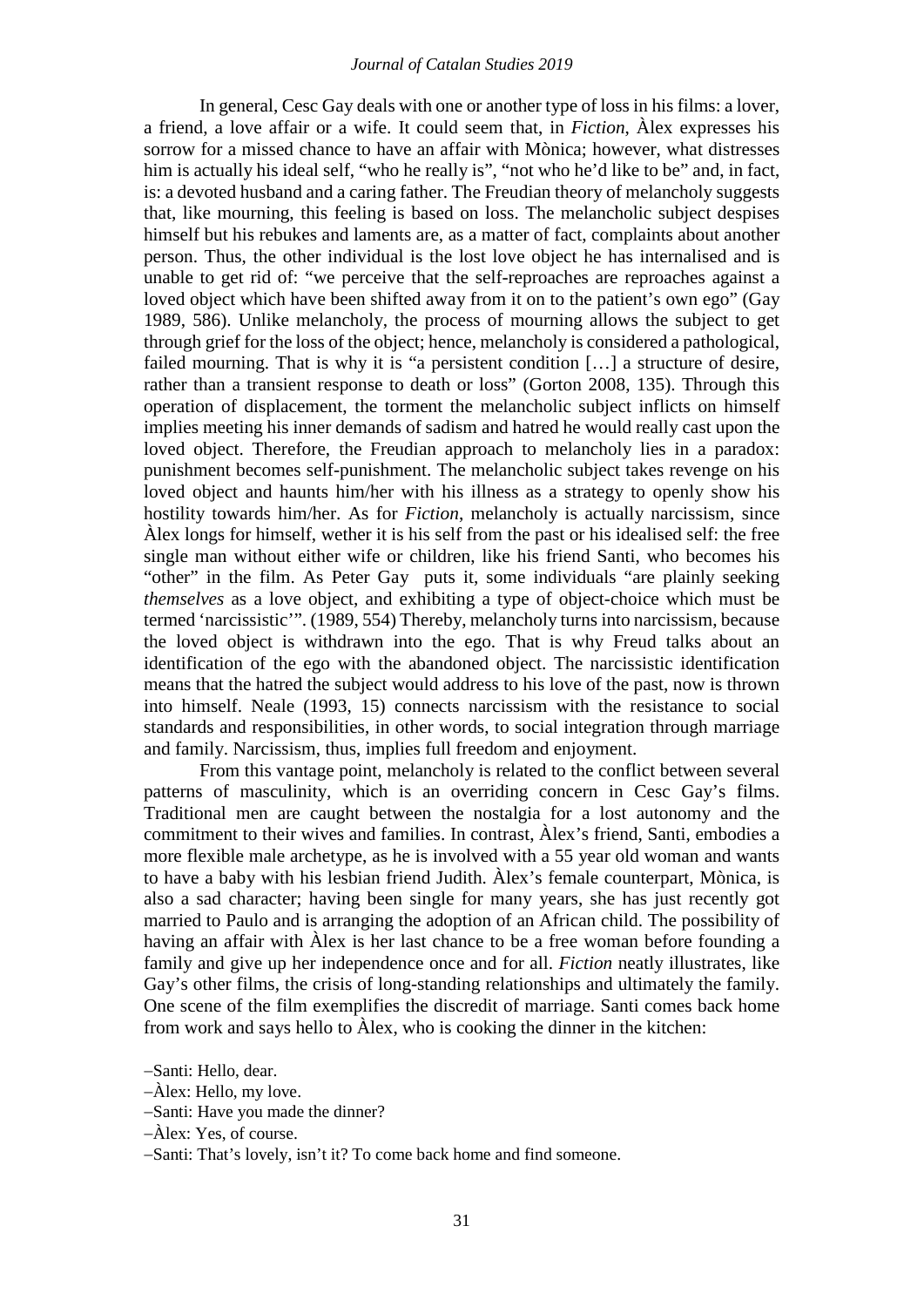−Àlex: Yes, I think otherwise. [12](#page-5-0)

Azcona (2009) holds that the filmmaker describes a moment of transition between a traditional society — which is predicated on monogamy, marriage and family, social decorum — and a modern pattern — "serial monogamy" or short affairs, several sexual orientations, alternative family models, open relationships. This modern understanding of social, sexual and sentimental relations provokes uncertainty in many people, like Mònica and Àlex in the film; that is why he is afraid of abandoning a well-established life and following a new path with different rules.

MacKinnon (2002, 33) explains that, according to Nancy Chodorow and other psychoanalists, femininity is based on connection to the world, whereas masculinity imposes separation and emotional distance. Virility is thus a sign of male anxiety or affective dullness; nonetheless,  $\hat{A}$ lex's usual reaction is not anxiety — which entails aggressiveness more commonly — but melancholy as a kind of emotional paralysis. The sense of touch, a sign of warmth and affection in Mediterranean cultures, is unknown by this character and instead he privileges sight, as a result of which facial expression, gestures, silence and gaze are crucial in the film. The importance of the gaze is evident in the abundance of close-ups, which show Àlex and Mònica smiling and timidly looking at each other or Mònica getting more and more angry as the storyline unfolds, once she realises Àlex is incapable of proposing to her. Rather than telling a game of seduction, the film illustrates the frustration of desire, the inaction of the male character, who is caught up in his melancholic voyeuristic emotional structure. Thus, unlike typical female melodramas of emotional excess, Cesc Gay's male version of the genre is about restraint. Only at the end of the film does Àlex dare to touch, hug and kiss Mònica. He even utters some words to allegedly corroborate the "real" nature of what was just hinted at by ambiguous glances; nevertheless, he is just confirming he is not going to make his desire come true, but instead it will melancholically remain as what it has always been: an illusion.

# **3. Melancholic fiction**

The term "fiction" has some meanings in the film: metafiction — which is explicit in the descriptive title —, the criticism of the bourgeois understanding of kinship or friendship, the script Àlex is supposed to write during his stay at Santi's home, the video recording Santi makes during his trip to the mountains and the portraits and pictures Àlex melancholically beholds all alone. I examine all these aspects in this section.

First, apart from the title, many characters in Cesc Gay's films play the role of script writers, actors, actresses and directors. In general, theatre has a major influence on Gay's cinema. [13](#page-5-1) As a matter of fact, both *Nico and Dani* and *V.O.S.* are adaptations of plays. Metafiction is most evident in *V.O.S.*, which is a film within a film. The use of theatrical or cinematic performance exemplifies the distance between the intimate subjectivity of the characters and the social role they play in public or rather the conflict, more precisely, between the social and the inner selves. In consequence, theatre is employed to convey the idea of social performance, for the characters seem always caught in a world of appearances.<sup>[14](#page-5-2)</sup> They live a secret life that, if disclosed,

<sup>&</sup>lt;sup>12</sup> All quotes of the film come from the script and are my translation into English.

<span id="page-5-1"></span><span id="page-5-0"></span><sup>&</sup>lt;sup>13</sup> Fernàndez (2012) also emphasises the importance of performativity and theatricality in Ventura Pons's films.

<span id="page-5-2"></span><sup>&</sup>lt;sup>14</sup> Maybe we should distinguish between Butler's notion of performativity, film performance and just performance in an article on masculinity in cinema like this one. One possible distinction is made by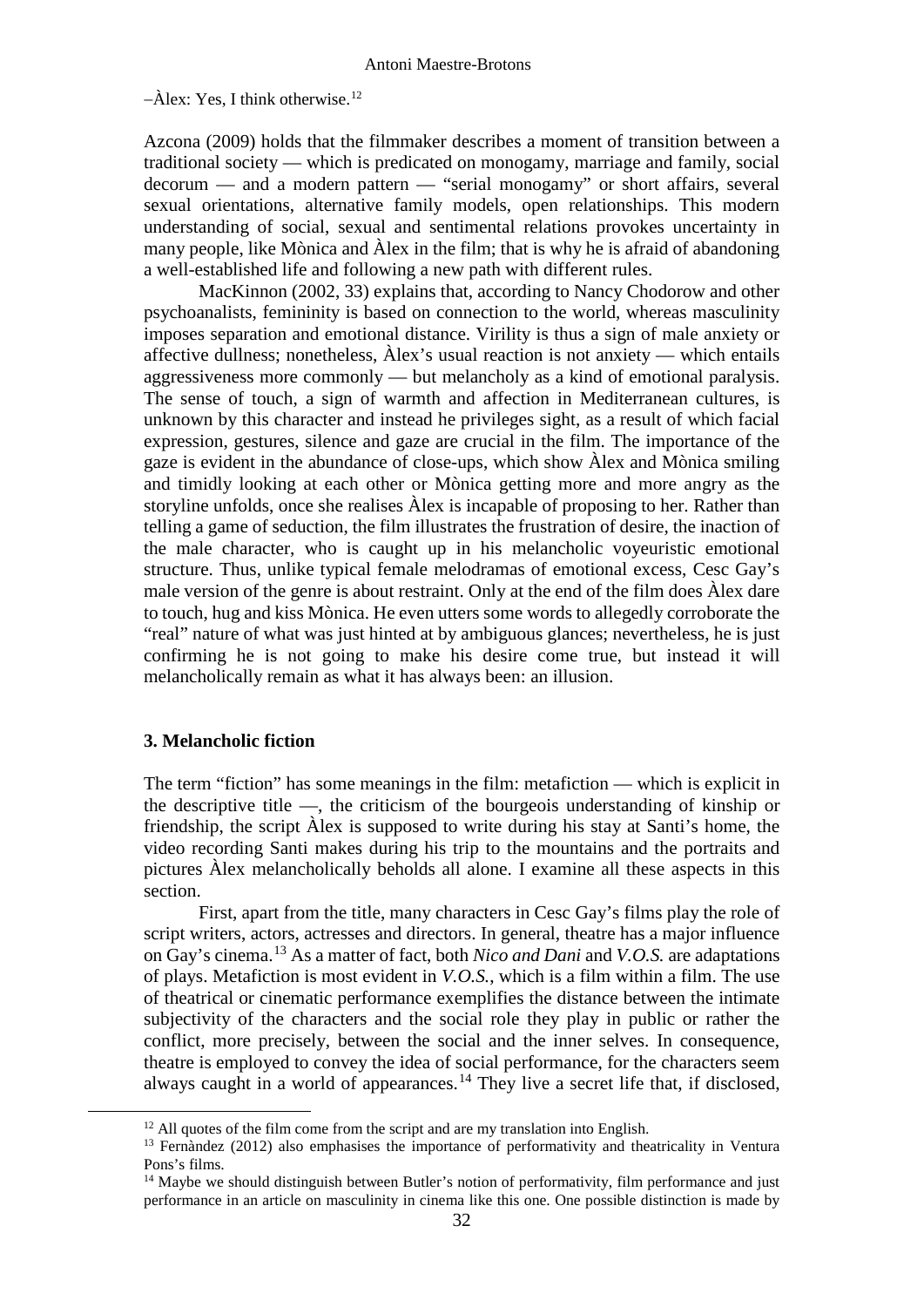would provoke social chaos. In fact, secrets within the family or a group of friends is a recurring theme in comedy and drama. Most films about families or friends deal with secrecy, double life, appearance, performance, lies and the danger it entails to unveil the inner feelings and relations. In sum, they question the bourgeois public/private divide, which is really a trope or "visual metaphor" in Catalan cinema for Martí-Olivella (2011, 191); it could be summarised by the popular idiom "no treure els draps bruts al sol" — "don't hang your dirty washing out in public". The trope can refer either to the historical past the establishment wants to overlook or the private lives the characters wish to keep hidden in accordance with a social and moral double standard. The dialectic interaction between indoors and outdoors in Cesc Gay's films is usually shown by shots in which the voyeuristic camera is placed from outside; thus, the window frames work as a screen (fig. 1).



Fig. 1. Àlex sees his wife, his daughter and Mònica from the kitchen.

In addition, when the camera takes Àlex's subjective view, it also hints at the displacement of the character from his object of desire, the fear of approaching it and the shame the desire brings on him. On the other hand, opticality has been regarded as an instrument of control: "haptic visuality does imply a critique of mastery, the mastery implicit in optical visuality" (Marks 2000, 184). Consequently, Àlex's gaze remains ambiguous, for we do not know exactly why he just stares at his objects of desire, whether the reason is mastery and possession or fear and shame. In fact, the plot relies upon this oscillation, this "emotional suspense"; in other words, whether the characters will have a love affair or not.

Deceat, undisclosed desire, silence and, to sum up, appearances are a key issue both in *Fiction* and *In the City* (Azcona 2009, 242). Many comedies are actually based on appearances because characters impersonate other people, thus being a common genre to denounce social hypocrisy. In Gay's films, desire is bound up to space: though generally concealed in the city, it is unveiled in the country, where characters seem to lift social restrictions. This is an innovative approach to the country, as it has been traditionally regarded as a conservative and backward space. In Cesc Gay's own words, it is a place where "characters can reinvent themselves" (Deleyto 2008, 358). However, Azcona does not delve into the implications of the concealment of desire as regards gender, particularly if the reasons compelling men and women to deceive are

<u>.</u>

Peberdy (2013, 54), who defines the latter as theatrical self-presentation or production, whilst the Butler's notion of performativity entails the shaping of a gender identity through a "stylized repetition of acts" culturally imposed and maintained. Finally, film performance would involve gestures and mannerisms associated with specific social roles. Hence, I mean particularly performance as social play before an audience, rehearsed and pre-established, as a result of which the notion has obvious theatrical implications.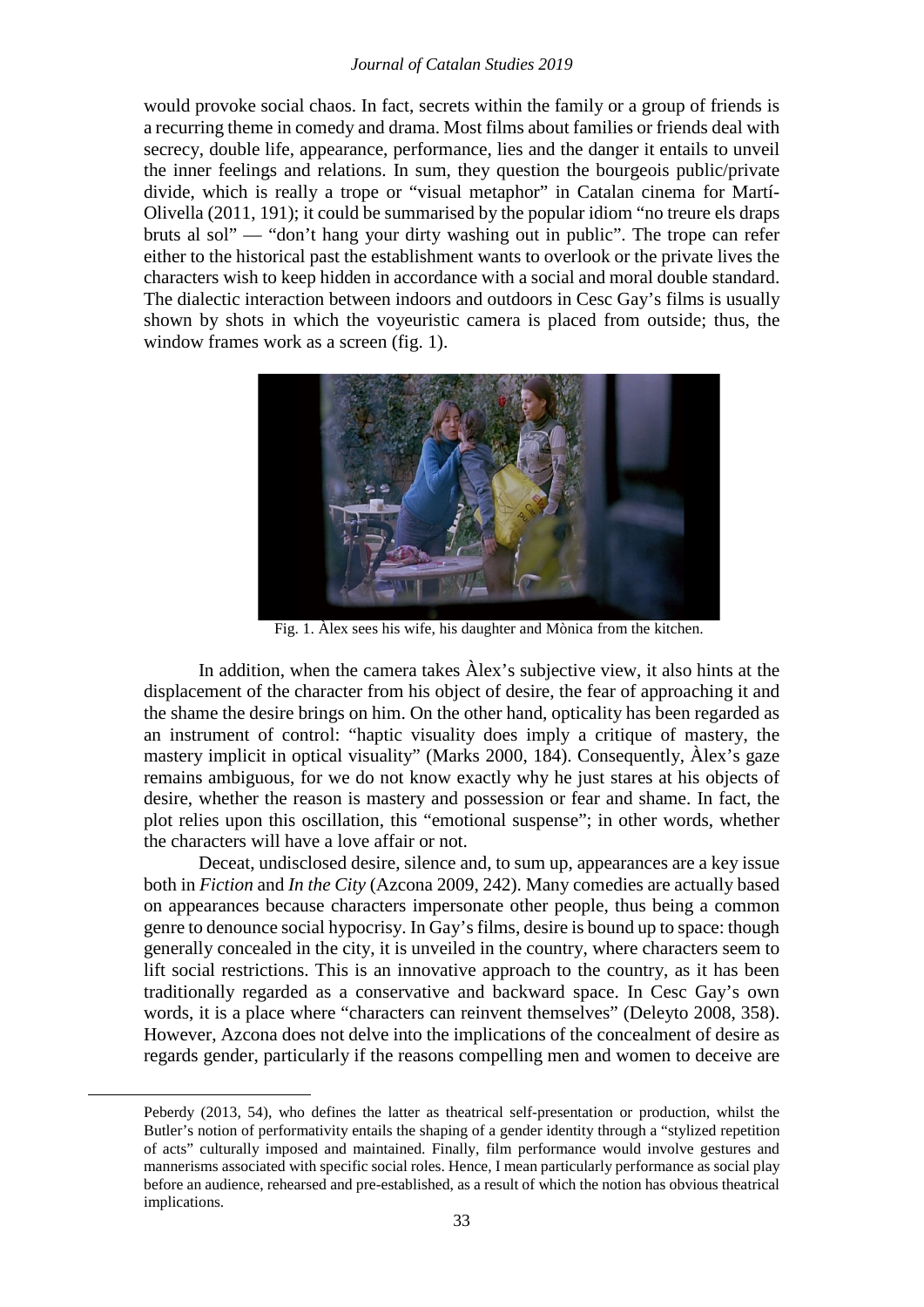different. On the other hand, this scholar contradicts herself when she claims that the city can also be a place of sincerity and that it is in domestic spaces where repression becomes more severe, especially for women. Although she agrees that Gay's movies highlight the importance of sexuality in the shaping of identity, she does not fully examine the complexity of sex and gender spaces. While it is true that the city allows the characters to satisfy their desires, they usually must keep them secret; for instance, in *In the City*, Irene suffers repression at home as a lesbian wife and mother, although she finds a way out to her desires by meeting her lover away from the gaze of others. Yet, the point is that the country, by way of contrast, is where Judith as a lesbian and Santi as an alternative or inclusive man can act more freely in conformity with their wishes and aspirations, without being tied down to gender and sexual scripts, probably because they are isolated; having moved away from the city, they find an anonymous space to be anything they want. I think that Cesc Gay subverts or, at least, complicates the traditional association that links the city with freedom and the country with repression; in general, his films present the city as a a stage of trickery, with double-faced characters who wear "a deceptive social mask" (Azcona 2009, 135).<sup>[15](#page-7-0)</sup> The drama of Àlex and Mònica is that, even though they should feel freer in the mountains, they seem unable to take out their masks and obey their desires. In any case, the mountains are a space where they face their fears and wishes.

Second, besides the fiction of social life, the script Àlex is meant to write at Santi's home tells what happens to a man who is to celebrate his 39th birthday — so, an alter ego of him —, particularly the conversations he holds with his friends or, in Judith's words, "his stuff", "his crisis". It is an autobiographical account or, rather self-fiction, about his own life. The multiplicity of narrative levels is further complicated by the video recording Santi makes when they head off for a trip by car to the lakes; from there, they will go hiking to the mountains. The screen directly displays the images of the home video camera held by Santi: the landscape and the other three friends. Hence, there is a confusion between different levels of representation, a documentary within the fiction and ultimately the ontological confusion between reality and fantasy; in sum, the film hints at the metafictional dimension of Cesc Gay's work. [16](#page-7-1) Additionally, another meaning of fiction is the love story with Mònica that never happens, only existing as a fantasy. Àlex himself outlines the script when they joke about them getting lost during his trip to the mountains and taking shelter in a hut: "Well, two people heading up the mountains, each one with their own worries…". In other words, it is their own storyline, their own (meta)fiction. Losing their way is also a metaphor for their wishes: they would like to abandon their wretched but socially sanctioned lives and, specifically, marriage. The script would have an unforeseen turn at the end, a supernatural assistance coming from the outer space that would rescue them from their unhappiness, as a *deus ex machina*:

−Mònica: Why don't you shoot it?

−Àlex: […]

−Mònica: How would it finish?

−Àlex: A spaceship would come and take them away.

This utterly implausible absurd ending about an alien abduction lays bare Àlex's doubts about the chance of having an affair and ultimately sacrificing his bourgeois

<span id="page-7-0"></span> <sup>15</sup> We must remember that Nico, the gay teen in *Nico and Dani*, can also unleash his desires in his family's beach apartment, where he can play sexual games with his friend away from the repressive gaze of his parents and society.

<span id="page-7-1"></span> $\frac{16}{16}$  It is a metaphor for the dream-like trip through the mountains  $\hat{A}$ lex and Mònica make as well. something I will discuss in the next section.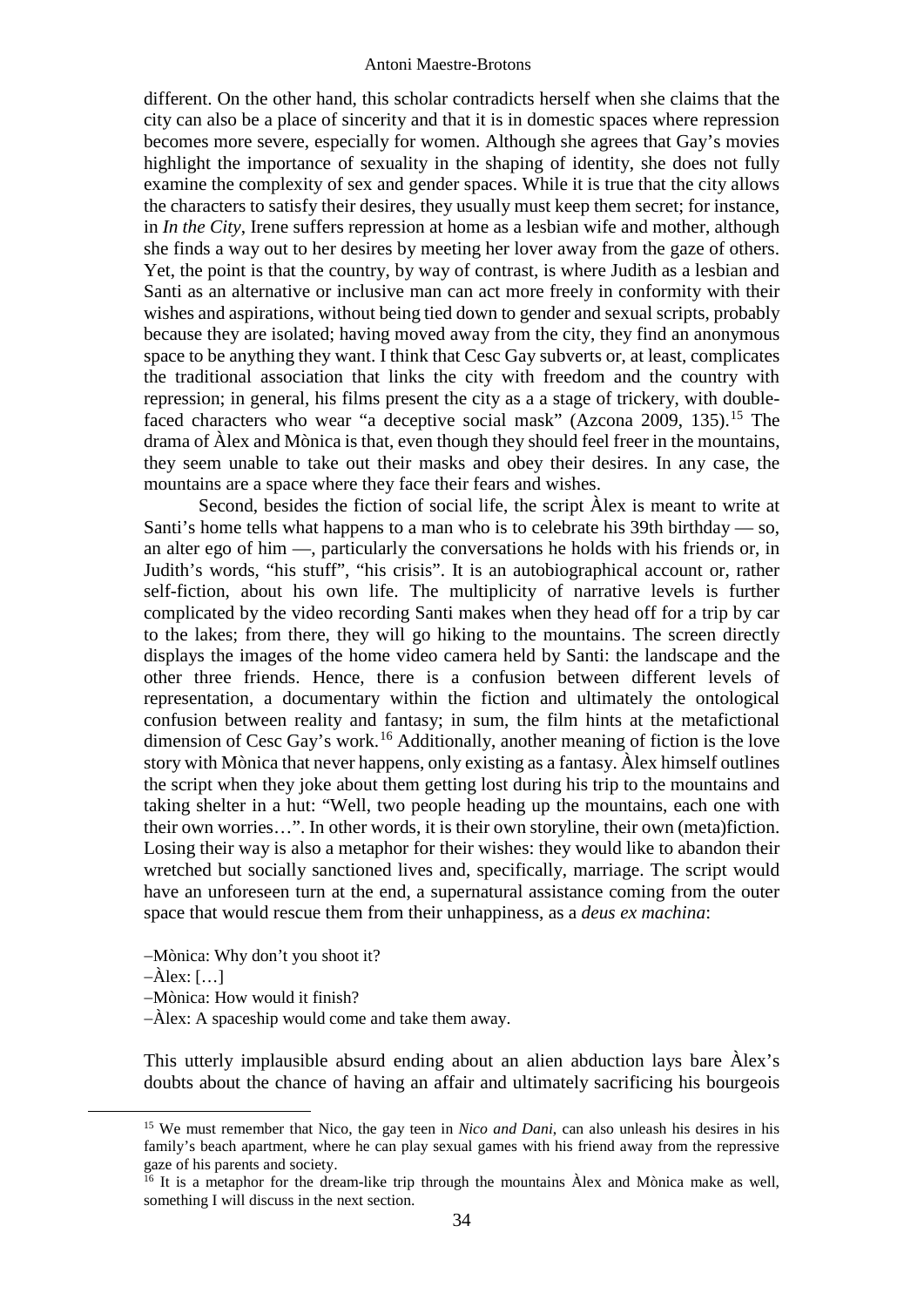life. Asked by Mònica about the role she performs in the script, he remains silent. He does not dare to confess it is the role of a thwarted lover.

The question is: are Àlex's scripts a fantasy or is his "real" life what belongs to the field of dreams and illusions instead? Freud regards fantasy as a satisfaction of desire, whilst for Lacan it is a narrative that stages that desire. Freud holds that fantasy is detached from the subject, outside of him: it is a thing one does not have and consequently wishes and tries to satisfy through fantasy. However, Lacanian fantasy itself produces the lack that makes it desirable and the subject is a result of it. Drawing on Lacan, Žižek explains that the ideological fantasy consists of ignoring the illusion that shapes the Real, the relation with reality. Reality is a fantastic construct that allows us to mask our desires, which is the same as ideology. People prefer to live within the fantasy because reality is more traumatic: "'Reality' is a fantasy-construction which enables us to mask the Real of our desire" (Žižek 1989, 45). Àlex is quite aware that he has built a fantasy around himself. He gets upset when his wife Sílvia goes to Puigcerdà with their children. One morning, in the kitchen, he holds tight his wife's arm with no apparent reason, scarcely controlling his rage, because she has spoilt his evasion from family life. To work properly, fantasy — the ideal domestic and public life — and reality — desires, the craving for independence — must be kept apart. However, fantasy must be safeguarded and, in the end, Àlex goes back to the city after having faced the Real of his desires, which threatens to undermine the fantasy built on his life: a monotonous and tedious marriage, a mainstream masculinity as husband and father. Furthermore, as mentioned before, the Real of his own desire is his own self. In the mountains, he finds the ghost of his past, to whom he feels melancholically attached. The country is also the space of his "others", that is to say, his friends Judith and Santi, who are not subordinated to a mainstream social life focused on marriage and family, without bonds or prejudices. The pressure of social norms, the ideological fantasy, keeps Àlex stagnant, expressionless, almost dead like the portraits he tenderly stares at. Looking at the portraits becomes something even masochistic, for the melancholic subject punishes himself for his unability to quit his love object:

If the love for the object — a love which cannot be given up though the object itself is given up — takes refuge in narcissistic identification, then the hate comes into operation on this substitutive object, abusing it, debasing it, making it suffer and deriving sadistic satisfaction from its suffering. (Gay 1989, 588)

The outburst of violence towards his wife in the kitchen reveals the aggression of the sado-masochist subject. From this point of view, melancholy and the subsequent masochism femininise the male protagonist.<sup>[17](#page-8-0)</sup> Feeling guilty, Alex curbs his desire and go back home, where he can feel safe cloaked in his protective fantasy.

Third, another meaning of fiction is shown by the portraits the characters carry with them and the pictures hanging on the walls of Santi's home. Images of people and the fictions they represent are a source of melancholy. The sadness that permeates the whole story is also conveyed through music — the soundtrack of Mahler and Albinoni's adagios — and nature — the hilly landscape, the rainy and foggy weather, the sun hiding behind the mountains. Moreover, Gay's intimist and evocative style is shown in abundant close-ups, slow-motion sequences, long shots and silence, which allow the viewers to focus on the inner life of the characters and provoke their affective responses. Music, conversation, ambient sound and silence foster bodily and sensory

<span id="page-8-0"></span> $17$  Some scholars like Cohan and Hark (1993, 2) have criticised Laura Mulvey's famous equation of masculinity as a synonym for activity, voyeurism, sadism and fetishism as opposed to femininity as passivity, exhibitionism, masochism and narcissism. However, I do not think Mulvey's explanation is wrong, but the traditional gender scripts are falling apart and Àlex would be a good example of that.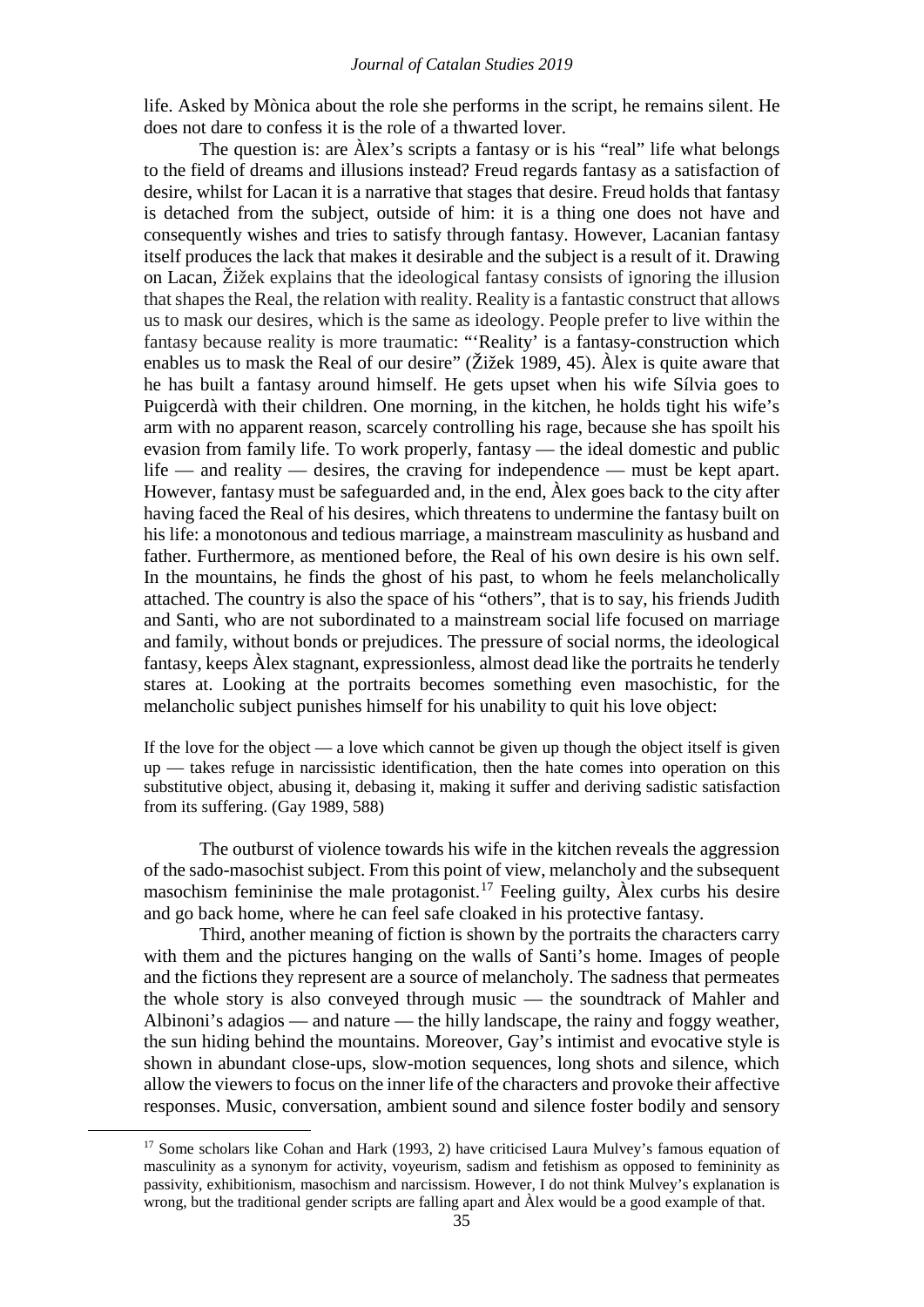experiences (Marks 2000, XVI). In *Fiction*, those experiences are related to the isolation and peacefulness the rural space favours, but they are also linked to the break both protagonists make in their lives to interrogate themselves about their failures, wishes and aspirations. Besides the photo album Àlex flicks through at the beginning of the film, Àlex and Mònica exchange personal portraits in the mountain shelter. She shows the portrait of Nirina, the African girl she wants to adopt, while Àlex shows the portraits of his father, who died when he was a child and he just knows through those images. On the other hand, when Àlex arrives at Santi's home, the first image of this character the viewer gets is an oil portrait. Furthermore, in Àlex's bedroom, there is a copy of Pierre August Renoir's *Two Girls At The Piano*. The pianist draws a parallel with Mònica, who is a violinist. Renoir's musician stresses the fictionality or spectrality of Mònica as love object and the possible affair he could have with her. Thus, he curiously stares at her, as if he was trying to decode a difficult enigma.

In addition to suggesting desire, memory, nostalgia or the link between facts and representation, images also insinuate the unfathomable mistery of people in video recordings, pictures and portraits, since they just stand as a copy, a simulacrum. Finally, images satisfy the voyeuristic male impulses, but voyeurism is always spectral, because there is never direct contact: men are just fascinated by the illusion, not the real act of possessing a body. As I have suggested before, Cesc Gay's gaze is male and voyeuristic too, because in most films he places the camera outside the domestic interior to look into what is happening inside. The distance between the view, the camera, and the scene accentuates the fictional nature of what is seen—shown. To put it simply, Àlex is infatuated with a ghost, the ghost he has created in his mind, not the real Mònica. As a matter of fact, Cesc Gay pays a tribute to Hitchcock's necrophilic film *Vertigo* (1958), in which Scottie (James Stuart) falls in love with Madeleine (Kim Novak), who commits suicide by jumping from a bell tower. After some time, one day he finds a woman, Judy, who ressembles Madeleine. Then, he changes her look to turn her into his dramatically dead beloved; hence, he falls for a ghost. Similarly, after having spent a night together in the mountain shelter, the next morning Àlex and Mònica visit a church in the village in the Pyrinees. Like Scottie in Hitchcock's master work, Àlex is afraid of height. The feeling of spinning represents in his case the fear of adultery or, rather, its possibility (fig. 2).<sup>[18](#page-9-0)</sup>



Fig. 2. The stairs inside the bell tower.

<span id="page-9-0"></span> <sup>18</sup> The bell tower as an uncanny place is used in other films such as Buñuel's *Tristana* (1970) (Poyato 2014, 737). However, in this case, it is the heroine (Catherine Deneuve) who fears the vision of the phallic building as it reminds her of male sexuality. The surrealist imagination of Buñuel turns the clapper of the bell into the head of Don Lope (Fernando Rey), Tristana's former lover and eventually husband, an old man she finds repulsive.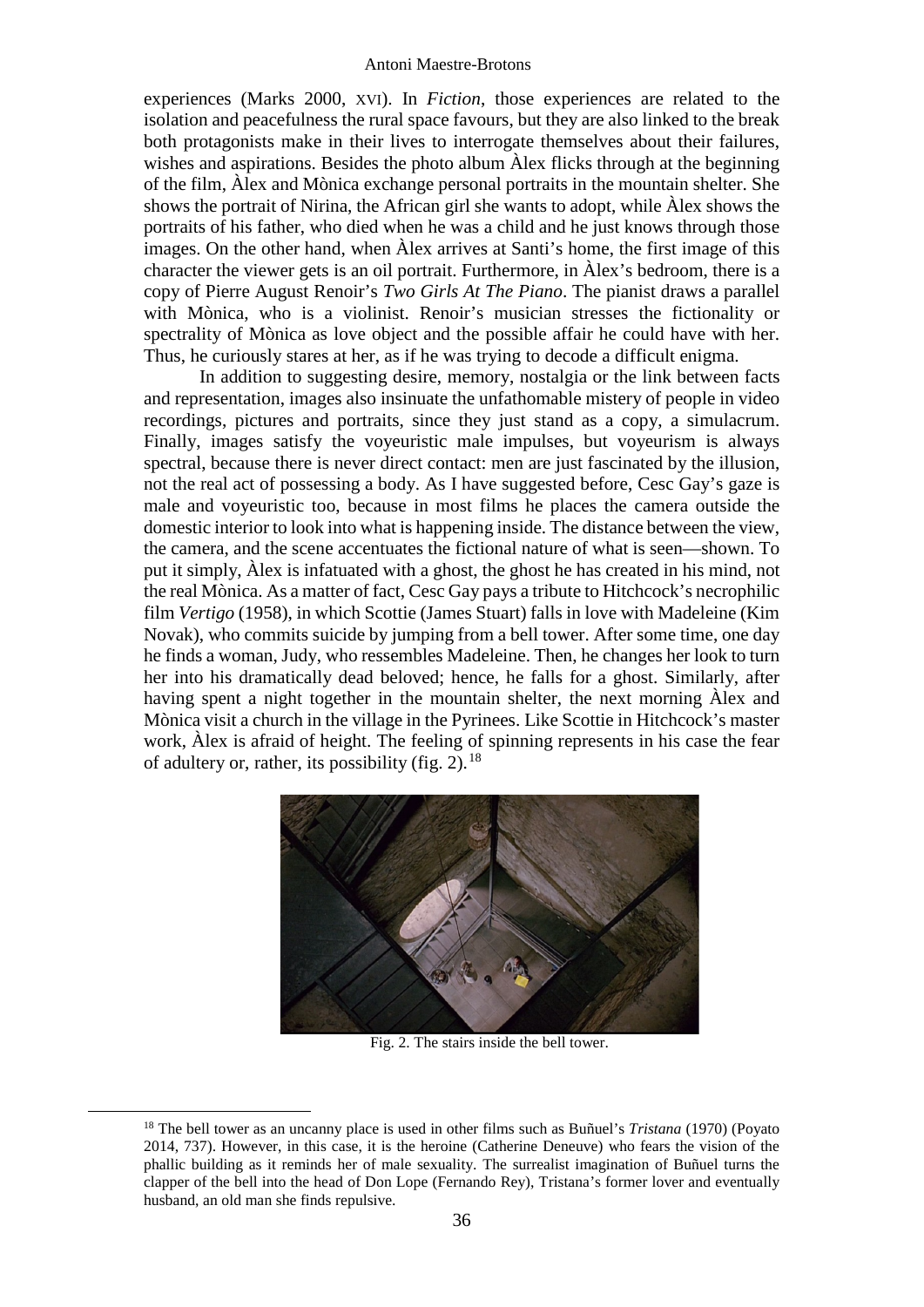Photography, art, video recordings are an attempt to keep memory alive and a proof of intimacy; however, they are just spectral images representing lost or unattainable loved objects, ghosts. According to Roland Barthes (2000, 78), portraits show pictures of dead people, since those who are portrayed do not exist any longer: "the corpse is alive, as *corpse*: it is the living image of a dead thing". Therefore, the portrait of Àlex, a free and independent young man, his past self, is dead. To put it another way, the portrait, as the representation of an idealised person, is a fiction, like the scripts he writes and the unrealised love story the protagonist could have had with Mònica. Portraits and pictures show spectral, fictional identities of friends and relatives: Mònica's adopted child, Àlex's father, Àlex's children, Santi's own painted portrait, young Àlex and Santi's photo album. Paradoxically, in a male code, touch and gaze are confounded. Then, Àlex can only take hold of people through his possessive gaze, which is also melancholic, because he has lost them. Brinkema notes that "the presencing of grief through the photograph suggests a theory of affect as a force that takes form in texts". (2014, 92) Grief is an effect of melancholy. Àlex just touches those ghostly images with his eyes. His aloofness is actually a symptom of his failure to possess his lost love objects, as his father, his children and Santi have literally or metaphorically passed away; they belong to a dead past he cannot recover.

Images are fictions Àlex gets wrapped in to evade from the prison of his everyday life. As memories, videos, pictures and portraits keep him stick to the past — his youth, his childhood, his father — thanks to their evocative, ghostly power; on the other hand, images can also reveal dangerous desires — a love affair — that may destroy the fragile fantasy of his life. Thus, at the end of the film, scared by his own fictions, he gives up the idea of flirting with Mònica and goes back home. He tells his wife he is not quite sure if he likes living outside Barcelona. Unable to fulfil his desires, he prefers to live in the protective womb of the city.

### **4. A trip to desire**

As I have suggested before, while the city is associated with hidden desires and public life, other settings such as the beach or the country help unleash passion. Cesc Gay chooses a rural setting for the film, thus countering the predominance of Barcelona in stories about contemporary society, to such an extent that the capital has actually taken the place of Catalonia itself, which evinces the process of touristification many critics such as Martí-Olivella (2011, 189) have pointed out.<sup>[19](#page-10-0)</sup> Other contemporary films like Marc Recha's *Some Days in August* (2006) illustrate the flight from the city. In this regard, Àlex would be the urban tourist who finds his true "other" there. The otherness of the character is shown in some specific scenes such as the double image of the rearview mirrors of his car, like a self-portrait (fig. 3).

<span id="page-10-0"></span><sup>&</sup>lt;sup>19</sup> Yet, although roughly speaking *In the City* could be considered an urban comedy, Barcelona is actually far from that "hospitable meeting point" image displayed in other films, as the characters actually feel imprisoned rather than free.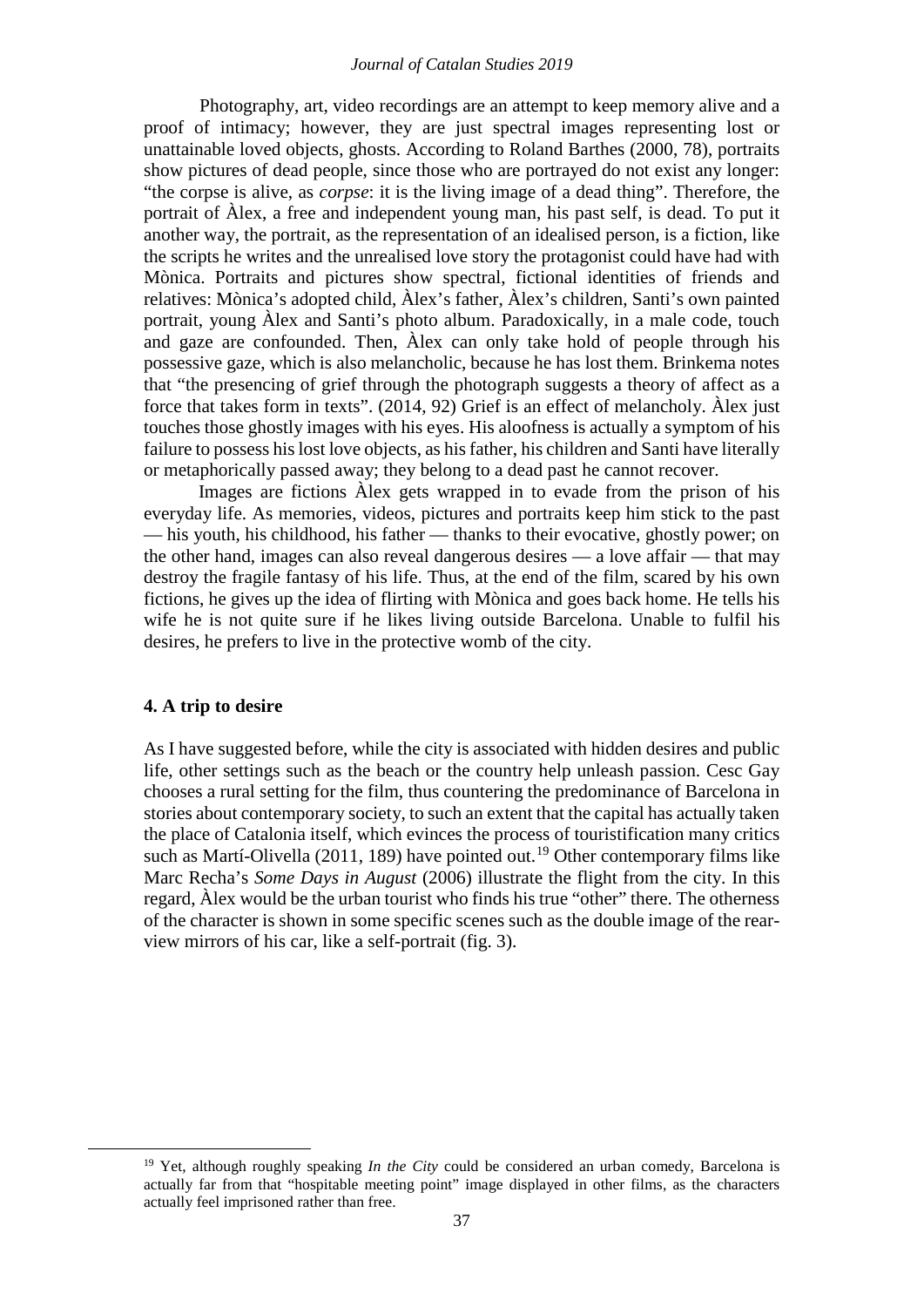Antoni Maestre-Brotons



Fig. 3. Àlex driving.

Gorton (2008, 89) asserts that melodrama frequently deploys distancing devices and techniques such as mirrors, which could be also extended to portraits as regards *Fiction*. However, for this scholar the meaning of mirrors is obscure although they generally suggest any kind of separation: from viewers, from bourgeois ideology — the bourgeois home — or "the trapped nature of the characters themselves". In any case, the gaze is key to melodrama, for it establishes the relationship between the couple of lovers.

The mountains and, specifically, the trip the four friends take up to the hills, serve as a metaphor for the inner journey through the characters' fears and wishes. Thereby, the film revisits the Catalan national landscape, the sacred mountains of Romantic poetry, which encourages the subjects to mingle their souls with nature. Unlike the city, which is usually described in terms of change and development, the country has traditionally been deemed as a space of continuity. Other understandings of the opposition emphasise urban claustrophobia and alienation against rural freedom and authenticity, touristification counter to historical memory and national essences, dystopia versus utopia. Due to the sense of permanence and eternity, the country is usually defined as a "national" "venerable" space in a nostalgic mood where characters escape from reality and try to return to a golden age tied to the nation's past and, by extension, Àlex's past. The blend of collective and personal memories is evident the protagonist's attraction to an idealized space where his friends live harmoniously with nature and their own wishes:

The rural-agrarian milieu itself represents a closed, secure world in which disruptive and corruptive elements from the outside world rarely intrude and in which the sense of alienation and depersonalization — two key hazards of modern, urban-industrial life — are replaced by a sense of belonging, of community and collectivity. (Fowler and Helfield 2006, 11)

Although in the previous films the city accounted for the anonymous laberynth of passions where double-faced characters live all kind of secret and adventures and the beach had to do with the notion of border — for it dealt with teen homosexuality —, now the country favours introspection and sincerity. Paradoxically, the immensity and openness of the mountains provoke the characters' seclusion. Cesc Gay recreates the Romantic aesthetics of the sublime by filming many shots that show the grandeur of the overwhelming landscape and, in contrast, the smallness of characters.

The mountains are a space of isolation and concentration: the altitude hints at a space of spiritual retreat where Àlex and Mònica face their fears and desires. For Martí-Olivella (2011, 203), *Fiction*, like Coixet's and Recha's films, are examples of the new experimental Catalan cinema in which nature is the territory "of the unspoken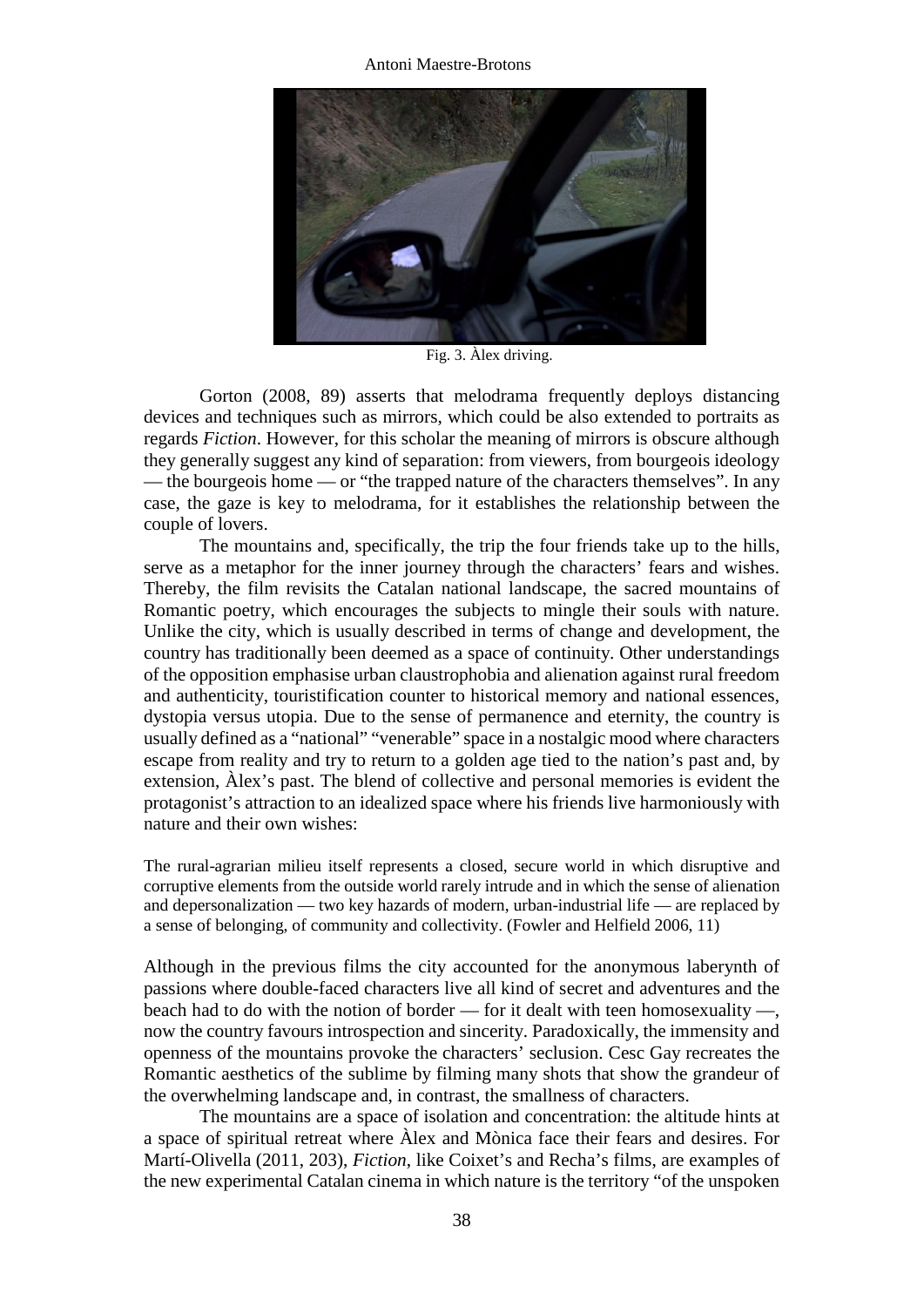and the uncanny". It also reflects the dynamics of *glocality* (Martí-Olivella 2013, 56), which denotes the interaction between the local and the global, in other words, how the national culture — myths, literature, history — is adapted to the transnationalism of current cinema. In this case, the mythical meaning of the Pyrenees is contrasted with the tourist metropolis as a space for instrospection where the characters confront their "true" selves.<sup>[20](#page-12-0)</sup> Judith's feeling about "happening nothing", inactivity, silence and the slow passing of time have also to do with the notion of impasse and transience. In fact, Àlex and Mònica's unfulfilled love affair would have been probably momentary if it had occurred. The mountain as a silent and affective space (Barthes 1979, 167) influences the relationship between Àlex and Mònica, characterised by silence, bodily distance and emotional gaze.

While the group of friends climb up to the summit, Àlex and Mònica are left behind, until the distance becomes unbridgeable between them. All of a sudden, she asks if the small figures of Santi and Judith are real or imaginary. The fog around them, the inconmensurability of the rocky landscape, the spirituality of the mountains and the psychological introspection it provoques turn the trip into the mental, inner and even unreal journey I have mentioned before. The visual illusion suggests that these friends are their "others", what they do not dare to be: a man and a woman who have been able to cut through traditional conventions — particularly strong in the Mediterranean cultures, built around kinship — by moving from the city to the country, founding an alternative family and enjoying freer love relationships. Pointing over the horizon, they embody the emerging patterns of masculinity and femininity which are unattainable for Àlex and Mònica.

However, for Àlex the mountain is a troubled rather than idyllic space, as he performs a character "confronted with the entrapment of his own fictional self" (Martí-Olivella 2011, 203). In any case, although his goal was to escape from the city and his household life in the peaceful country, it becomes a space where he faces his unhappiness, caused by the failure of his marriage and his uncapability of breaking the marital bond. The scene in the village bar where they go after having spent a chaste night in the mountain shelter illustrates Àlex's undecisiveness, which provokes Mònica's frustration and discontent. They sit back to back and remain silent and thoughtful. As the scene goes on, we notice the mismatch through their silence, bodily position and elusive gances (fig. 4):



Fig. 4. Mònica and Àlex in the bar.

<span id="page-12-0"></span><sup>&</sup>lt;sup>20</sup> "Poliglòssia"— multilingualism — is another central feature of glocality — and a strategy of resistance as well — for Martí-Olivella (2013). In *Fiction*, Santi, performed by Javier Cámara — an actor born in La Rioja —, speaks Spanish.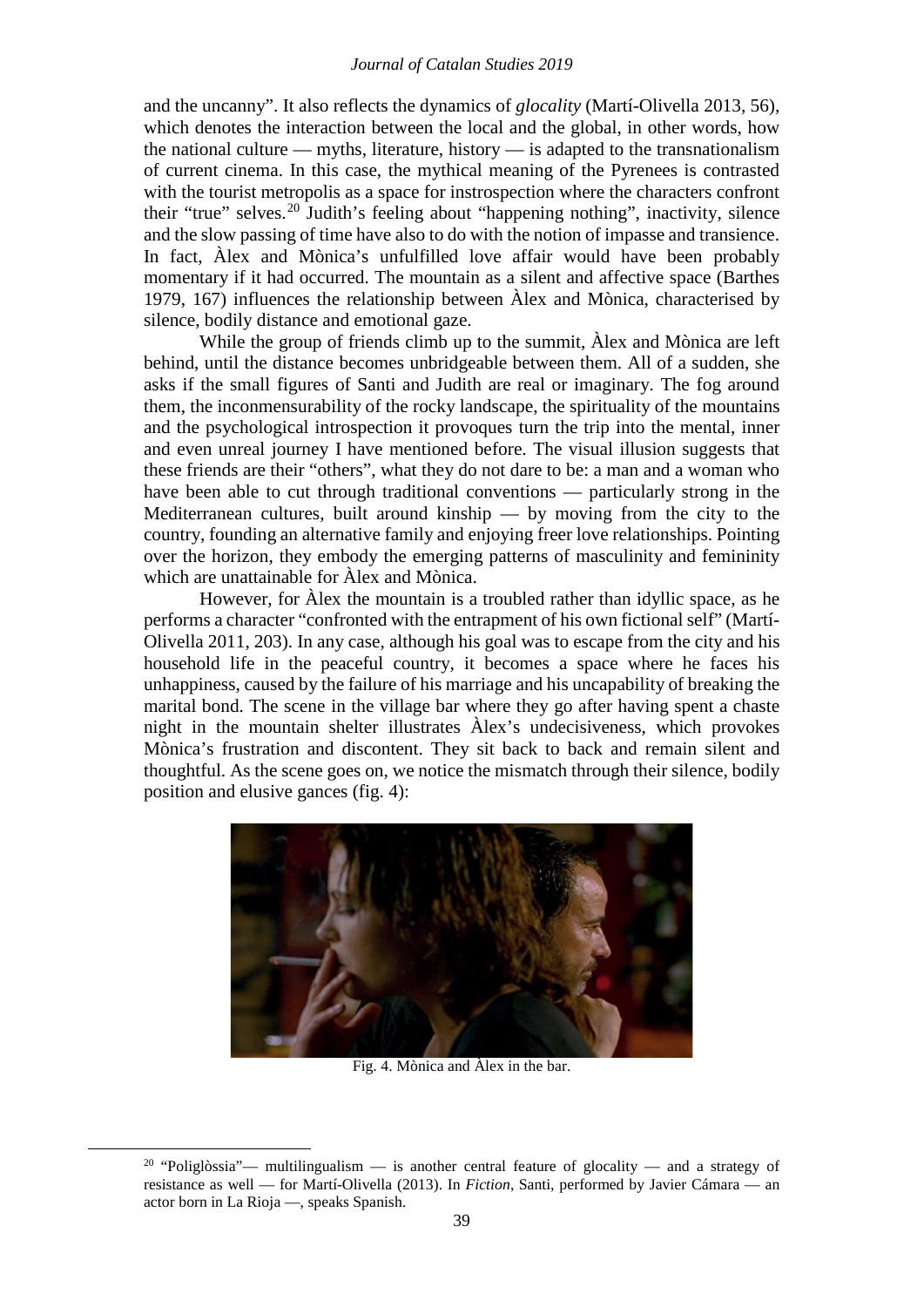The filmmaker extends the tension to the following scene in the car as they go back to their friends' homes. While Àlex seems satisfied with an ingenuous flirt with Mònica, instead she is more upset. He seems paralysed by melancholy and thus bound up to an imaginary lost object; in other words, he does not really want to make his wishes come true, but on the contrary the source of happiness for him is the pure illusion of fantasising. The protagonist's attachment to the past is symbolised by the souvenir he buys for Mònica in the village they visit in the Pyrinees, which reminds of the famous snow globe that slips from Charles Foster Kane's while he lies in his bed just an instant before dying in Orson Welles's *Citizen Kane* (1941). The globe is as a nostalgic object that evokes childhood and home.<sup>[21](#page-13-0)</sup> Only at the end do they seem to clear things up: in the final scene, Judith is taking Mònica to the station by car, but suddenly Àlex shows up. *Fiction* is also a story about how the language of love works: gestures, silences, hesitations, glances, actions and words. Neither Àlex nor Mònica utter a single explicit word to express their feelings. He apologises in this final scene for not being able to talk about what he was feeling for her. However, Mònica has perfectly understood what was going on between them all the time. Their dialogue, full of interruptions, is a perfect example of the significance of silence and ambiguity:

−Àlex: I haven't been able to…

−Mònica: Neither have I.

−Àlex: I would really have liked to…

−Mònica: So would I… But that's the way you are… And now I am changing things. It's good to fall in love with someone from time to time. Otherwise…

In consequence, Àlex is a reserved, blocked, irresolute, whereas Mònica has decided to give up an independent life to start a family. The characters have been embarassed and their ambivalent behaviour and silence express shame for having illicitly fallen in love: "In melodrama, I will argue, shame is used to question the rightfulness of a couple's desire; it forces them to justify their desire, their interest, and even their lack of shame" (Gorton 2008, 68). The failed love affair illustrates one of the two gendered melodramatic climaxes Linda Wiliams (2009, 167) indicates: a masculine reaction of flight, being the other alternative a feminine "paroxysm" of suffering. Gorton discusses women's conflict between the feelings of shame and confusion on the one hand and liberation and empowerment on the other. Nonetheless, this conflict also affects men, who are undergoing a process of redefinition in contemporary society. Therefore, in *Fiction*, both Àlex and Mònica fly away to avoid facing their contradictions, doubts and fears: are they happy with their respective marriages and families? Fearing the uncertain horizon of a new life, they give up the idea of having a romantic relationship. While their friends have chosen liberation from traditional social rules, they decide, with some hesitation, to stick to them.

As regards rural cinema, Fowler and Helfield (2006, 10) claim that investing in the past and nostalgia also has a dark side: a fear for the future. That is exactly what happens to the male protagonist of *Fiction*: he feels threatened by the possibility of an affair with Mònica, which would be the destruction of his familial and sentimental fantasy in the city. Thereby, he prefers not to go on with it. Inertia, routine, convention and, above all, the paralysing melancholy he suffers, win the game. The melancholic attachment to the object of pleasure is also consistent with the masochist personality I have mentioned earlier: "The masochist seeks not to reach a final consummation, but

<span id="page-13-0"></span><sup>&</sup>lt;sup>21</sup> Obviously, the tribute Cesc Gay pays to Hitchcock and Welles in the film illustrates another aspect of *glocality* through the blend of the national tradition —the symbolism of the Pyrenees in Catalan culture—, multilingual characters and international cinematic references.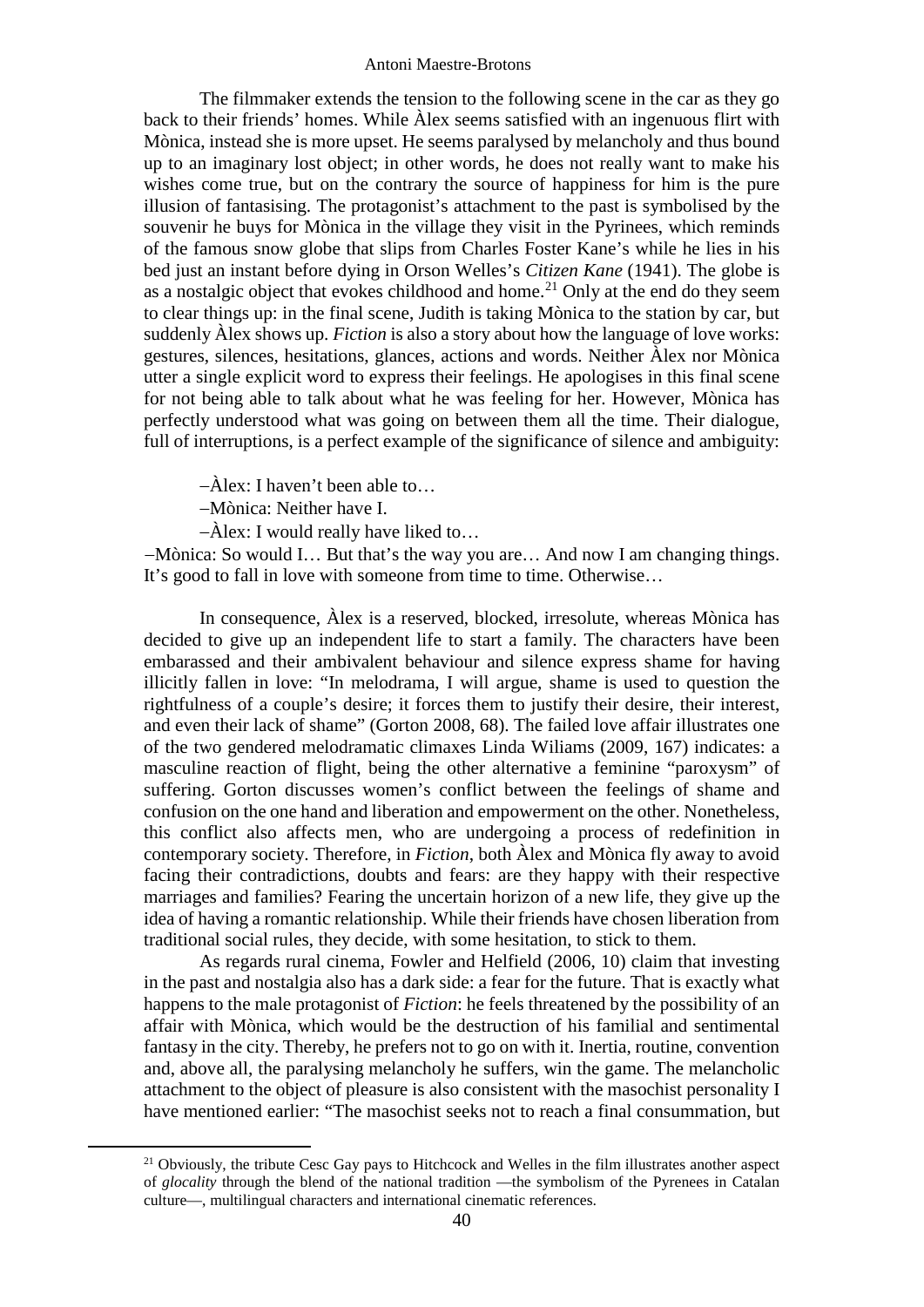to hold it off, to prolong the frenzy, for as long as possible" (Shaviro 1993, 57). In this regard, the mountains are a hole where, from a Lacanian approach, the character faces the Real of his desires. That is the reason why he returns to the protective city: he does not want to get out of his own melancholic prison, his fantasy, as there is no obstacle, except for himself, that prevents him from fulfilling his wishes. Àlex could also feel ashamed for the very possibility of an illicit love affair with Mònica.

# **5. Conclusions: fiction and melancholy**

The films of Cesc Gay explore contemporary shifting masculinities at all stages of life, from adolescence — *Nico and Dani* — to middle age — *In the City*, *Fiction*, *V.O.S.*, *A Gun in Each Hand* — and maturity — *Truman*. They focus on Catalan urban middle-class, mainly straight men of Gay's own generation living in a bilingual and multicultural society which is redefining gender and nation over the last decades. *Fiction* is a male melodrama, as Cesc Gay centres on Àlex to examine how impossible love affects a man. Gender is inextricabilly linked to space in the films of the director. *Fiction* is most remarkably set in the country, conceived of as an enabling environment for introspection, a place to think about "who you really are, not who you'd like to be". Therefore, Gay reinterprets the commonplace idea of Catalan culture that opposes the deceptive, illusory urban milieu of Barcelona, where people lead a fake life, to the authenticity of the Catalan country, a setting where one can live unmasked, like Àlex's friends Judith and Santi. In general, the discussion on the dialectic of the inner/genuine/straight/rural versus the public/fake/dishonest/urban pervades the entire work of the filmmaker. In *Fiction*, Gay's view on the matter is not that simple: on the one hand, these characters do not adhere to conservative patterns of life according to the traditional view of the country as a place of customs and essence. On the other hand, Àlex cannot strip off his mask and, conversely, remains melancholically attached to his idealised self, "who he really is"; thereby, he gives up the idea of having an affair with Mònica and returns to the city with his wife and children. Melancholy has been described as the attachment to a lost love object — the mother, from a psychoanalytic approach — the subject is unable to get rid of. Àlex remains undecided, stagnant, thus hinting at a moment of personal crisis and change that echoes broader social transformations. The character somewhat represents the typical emotional weakness and the victimism which is normally attributed to Catalan masculinity. He epitomises the individual who, in Žižek's terms, prefers to live entrapped in an ideological fantasy — family and marriage, patriarchal masculinity — rather than living a "real" — honest, genuine — life. Nevertheless, the film does not make clear what kind of love object — which I have described as his idealised self —  $\hat{A}$ lex is tied up to; it could be either the inclusive masculinity Santi symbolises or even the typical young bachelorhood and independence in a patriarchal system that allows men to have illicit love affairs while keeping their respectability and authority. In any case, confusion is what clearly describes Àlex's situation.

The dialectic of the private and the public is symbolically represented by mirrors and portraits, which show the duality of the "real" or inner and the "fake" or social self. Windows and frames draw the borders of the public and private spaces as well. Furthermore, Alex writes fictions to lead a vicarious life through his characters. Stories, portraits and mirrors — and even Mònica, who provides a chance of having a lover without family obligations — are ghosts in the spectral world Àlex has created to flee from reality. Another relevant aspect of the visual in the film is that *Fiction* is a strongly masculine story: whereas opticality and distance are associated with maleness, hapticity and closeness is related to femininity. In sum, *Fiction* depicts those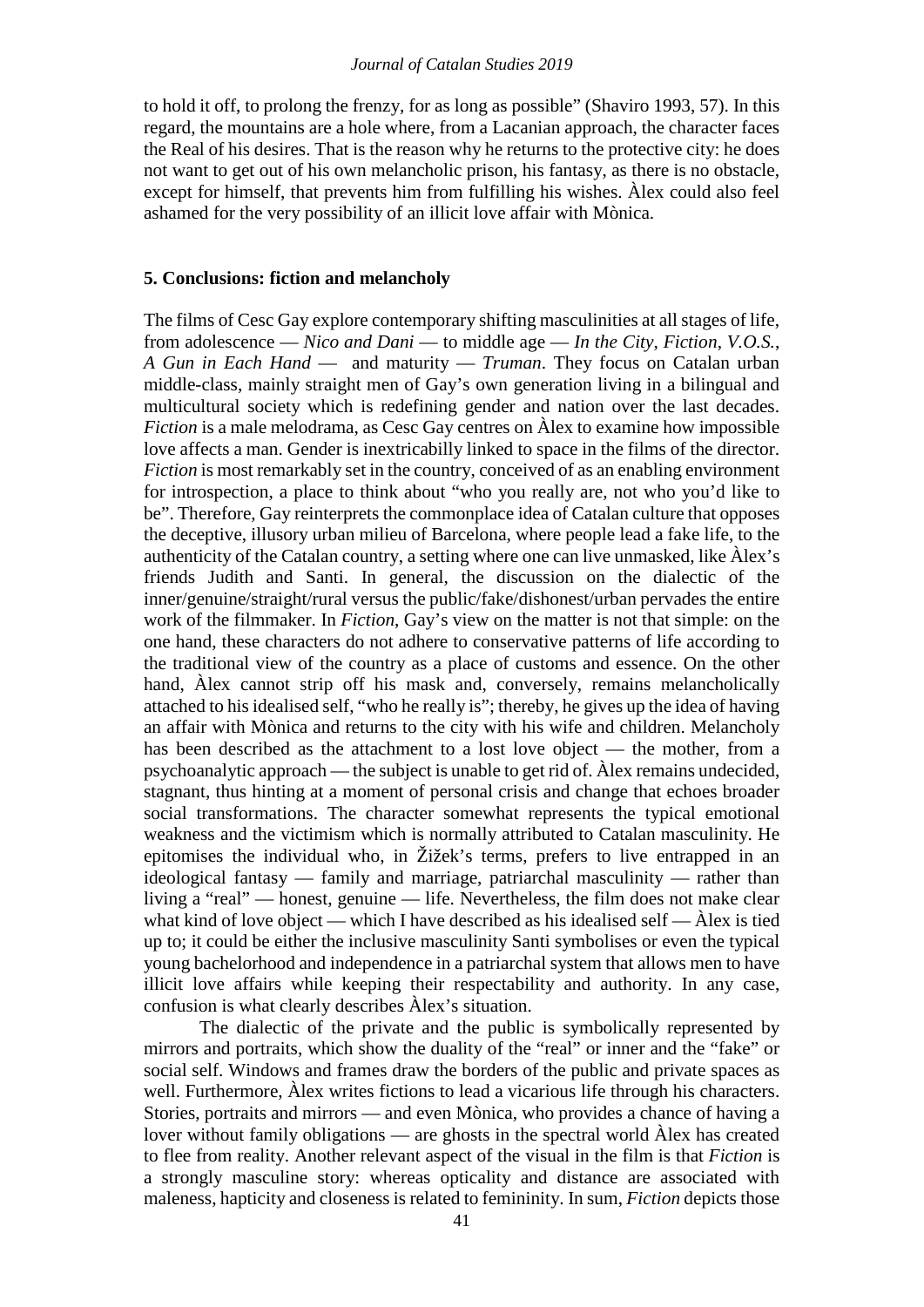melancholic men who tragically cling to a decaying hegemonic, patriarchal masculinity because of their fear to choose new emerging options.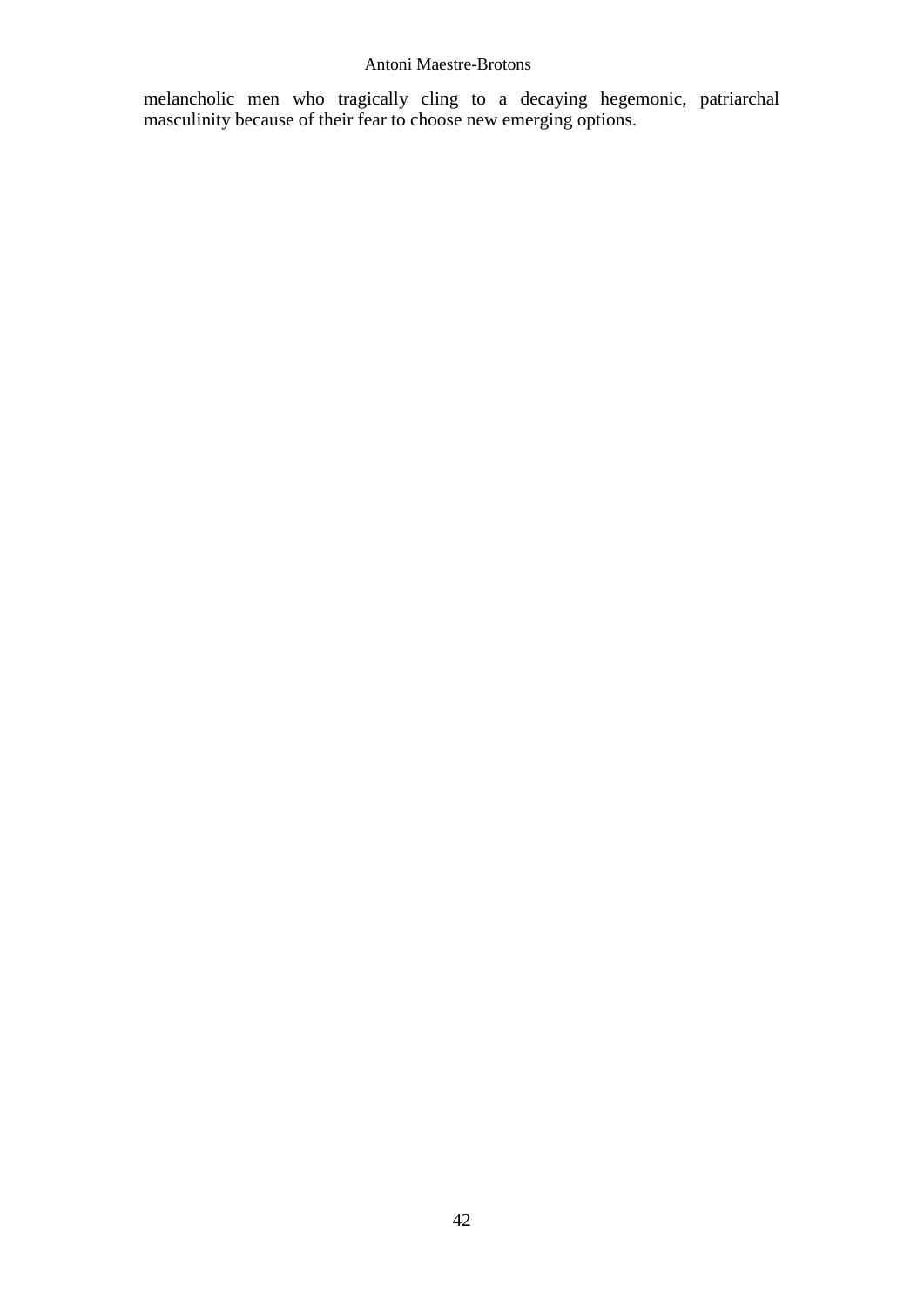## **Works cited**

- Anderson, Eric, 2009, *Inclusive Masculinity. The Changing Nature of Masculinities*, New York, Routledge.
- Azcona, María del Mar, 2009, "Spaces of Sincerity and Deception: The Representation of Desire in Cesc Gay's *En la Ciudad* and *Ficción*", *Hispanic Research Journal* 10:3, 33-46.
- Jordan, Barry; Morgan-Tamosunas, Rikki, 1998, *Contemporary Spanish Cinema*, Manchester and New York, Manchester University Press.
- Barthes, Roland, 1979, *A Lover's Discourse. Fragments*, London, Jonathan Cape.
- Barthes, Roland, 2000, *Camera Lucida*, London, Vintage.
- Brinkema, Eugenie, 2014, *The forms of the affects*, Durham, Duke University Press.
- Chaudhuri, Shohini, 2005, *Feminist Film Theorists. Laura Mulvey, Kaja Silverman, Teresa de Lauretis, Barbara Creed*, New York, Routledge.
- Cohan, Steven; Hark, Ina Rae, 1993, *Screening the Male: Exploring Masculinities in Hollywood Cinema*, London and New York, Routledge.
- Deleyto, Celestino, 2008, "Aquellas pequeñas cosas: una entrevista con Cesc Gay y Tomás Aragay", *Hispanic Research Journal* 9:4, 354-368.
- Epps, Brad, 2013, "Echoes and Traces. Catalan Cinema, or Cinema in Catalonia", in *A Companion to Spanish Cinema*, Jo Labanyi and Tatjana Pavlovic eds., Chichester, Wiley-Blackwell, 50-80.
- Fernàndez, Josep Anton, 2012, "Translating the enigma: Temporality and subjectivity in Ventura Pons's *Barcelona (Un mapa)*", in *Barcelona: visual culture, space and power*, Helena Buffery and Carlota Caulfield eds., Cardiff, University of Wales Press, 119-132.
- Fouz, Santiago; Martínez, Alfredo, 2007, *Live Flesh. The Male Body in Contemporary Spanish Cinema*, London and New York, I.B. Tauris.
- Fouz, Santiago, 2013, *Cuerpos de cine. Masculinidades carnales en el cine y la cultura popular contemporáneos*, Barcelona, Bellaterra.
- Fowler, Catherine; Gillian Helfield eds., 2006, "Introduction", *Representing the Rural. Space, Place, and Identity in Films about the Land*, Detroit, Wayne State University Press, 1-14.
- Gay, Cesc; Gimelberg, Daniel, 1998, Hotel Room, Spain-Argentina, Bailando con Todos, SL – The Machine Film.
- Gay, Cesc, 2000, *Nico and Dani*, Spain, Messidor Films.
- Gay, Cesc, 2003, *In the City*, Spain, Messidor Films.
- Gay, Cesc, 2006, *Fiction*, Spain, Messidor Films.
- Gay, Cesc, 2009, *V.O.S.*, Spain, Imposible Films.
- Gay, Cesc, 2012, *A Gun in Each Hand*, Imposible Films.
- Gay, Cesc, 2015, *Truman*, Spain-Argentina, Imposible Films-Trumanfilm-BD Cine-Canal+ España –TVE-TV3-Telefe.
- Gay, Peter, ed., 1989, *The Freud Reader*, New York and London, Norton & Company.
- Gorton, Kristyn, 2008, *Theorising Desire. From Freud to Feminism to Film*, New York, Palgrave Macmillan.
- Jordan, Barry; Mark Allinson, 2005, *Spanish Cinema. A Student's Guide*, London, Hodder Arnold.
- Sedwick, Eve K., 1985, *Between Men. English Literature and Male Homosocial Desire*, New York, Columbia University Press.
- MacKinnon, Kenneth, 2002, *Love, Tears, and the Male Spectator*, Madison-Teaneck-London, Fairleigh Dickinson University Press-Associated University Presses.
- Marks, Laura U., 2000, *The Skin of the Film. Intercultural Cinema, Embodiment, and the Senses*, Durham and London, Duke University Press.